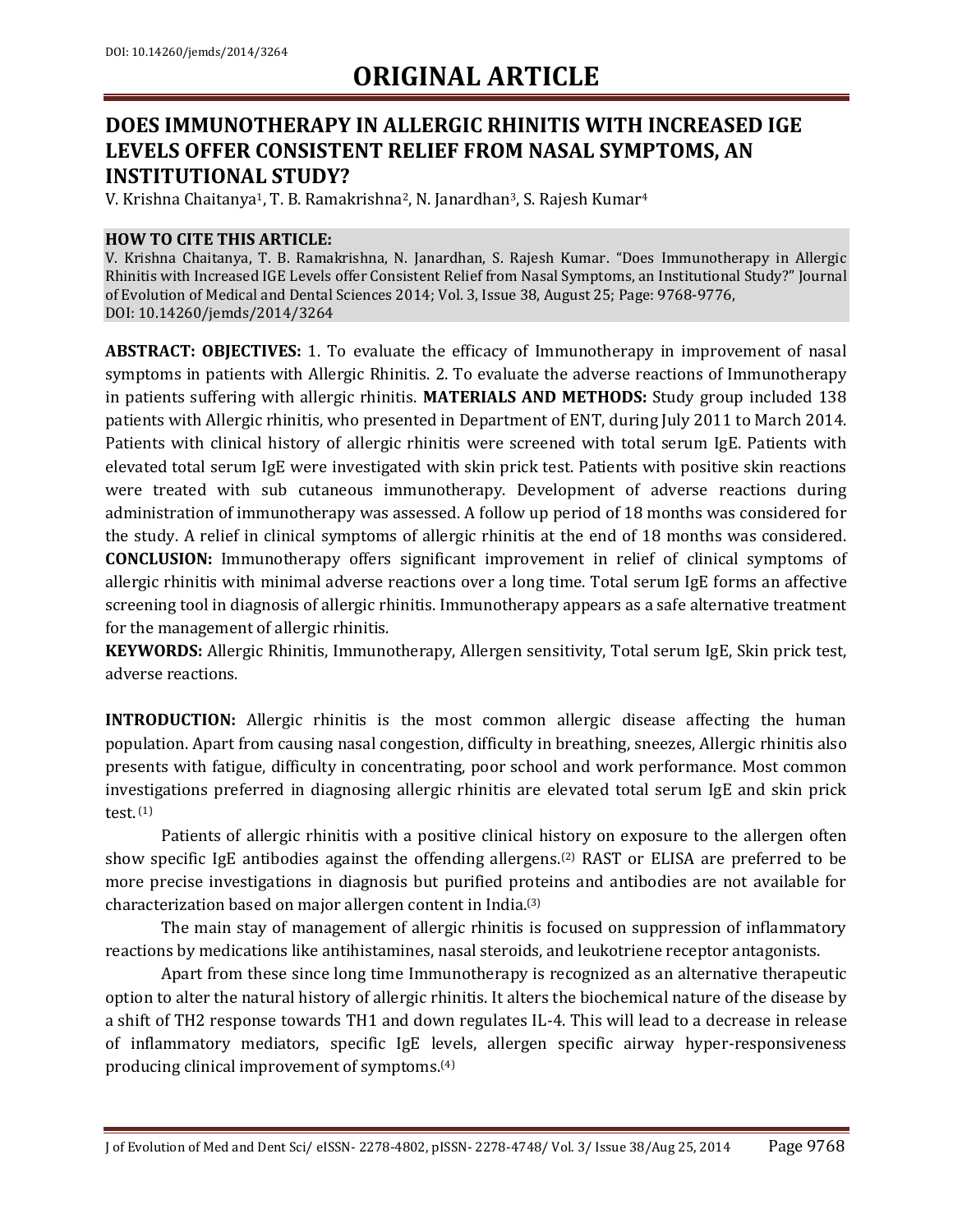### **OBJECTIVES:**

- 1. To evaluate the efficacy of Immunotherapy in improvement of nasal symptoms in patients with Allergic Rhinitis.
- 2. To evaluate the adverse reactions of Immunotherapy in patients suffering with allergic rhinitis.

### **METHODOLOGY:**

**Study Population:** Study group included 138 patients of Allergic Rhinitis with symptoms persisting for more than 3 months, who presented in Department of Otolaryngology, Narayana Medical College and Hospital, Chinthareddypalem, Nellore during July 2011 to March 2014.

**Inclusion Criteria:** Patients with a clinical history of allergic rhinitis with elevated total Serum IgE were included in the study in addition to symptoms of nasal itching, sneezing and rhinorrhea for more than 3 months with itching disturbing sleep in night, sneezing attacks of 5 or more per episode with minimum 5 episodes per day and rhinorrhea if patient has to use hand kerchief to wipe off mucous secretions at least once during a day were included.

**Exclusion Criteria:** Patients of Allergic rhinitis less than 3 months with normal values of total serum IgE, Patients of Bronchial asthma, Atopic dermatitis, patients with local nasal diseases like deviated nasal septum, Turbinate Hypertrophy, Rhino sinusitis, Nasal polyposis were strictly excluded from the study.

### **INTERVENTIONS:**

Initial selection of patients for the study was based on a clinical evaluation by a panel of three Doctors experienced in management of Allergic rhinitis. After obtaining a written informed consent from the patients for the treatment and follow up they were evaluated with a clinical questionnaire for nasal itching, sneezes and rhinorrhea. These patients with positive clinical history of allergic rhinitis were investigated with total serum IgE. Total serum IgE exceeding 500 IU/ml was considered elevated in the study group. (5)

Skin prick test was performed in patients having elevated total serum IgE. A total number of eleven allergens which included Pollen, dusts, Mite and fungi were selected for the study. Patients with positive skin reactions were given sub cutaneous immunotherapy. We selected a total of 11 allergens Dusts - common House dust, wood and spider web dust, mite- Dermatophagoides, Fungus - Aspergillus and Pollen from Xanthium, Parthenium, Argemone and Brassica considering the local climatic conditions.(6) Other specific allergens which include epithelia, insects and food allergens were excluded.

Skin prick test is performed on the fore arm with positive and negative controls. Histamine diphosphate is used as positive control to compare the cutaneous response to injected allergen extracts. Diluent normal saline buffer is used as negative control to rule out the possibility of getting false positive skin response due to trauma or sensitization induced by skin test device.<sup>(7)</sup>

Drugs which alter the response of the test like Antihistamines are discontinued for 3 weeks prior to skin test. The allergen drops were deposited in longitudinal rows, 3 to 3.5 cm apart. In the prick technique, a drop of an allergen is applied on the skin. The skin is then pricked using a sterile blood lancet.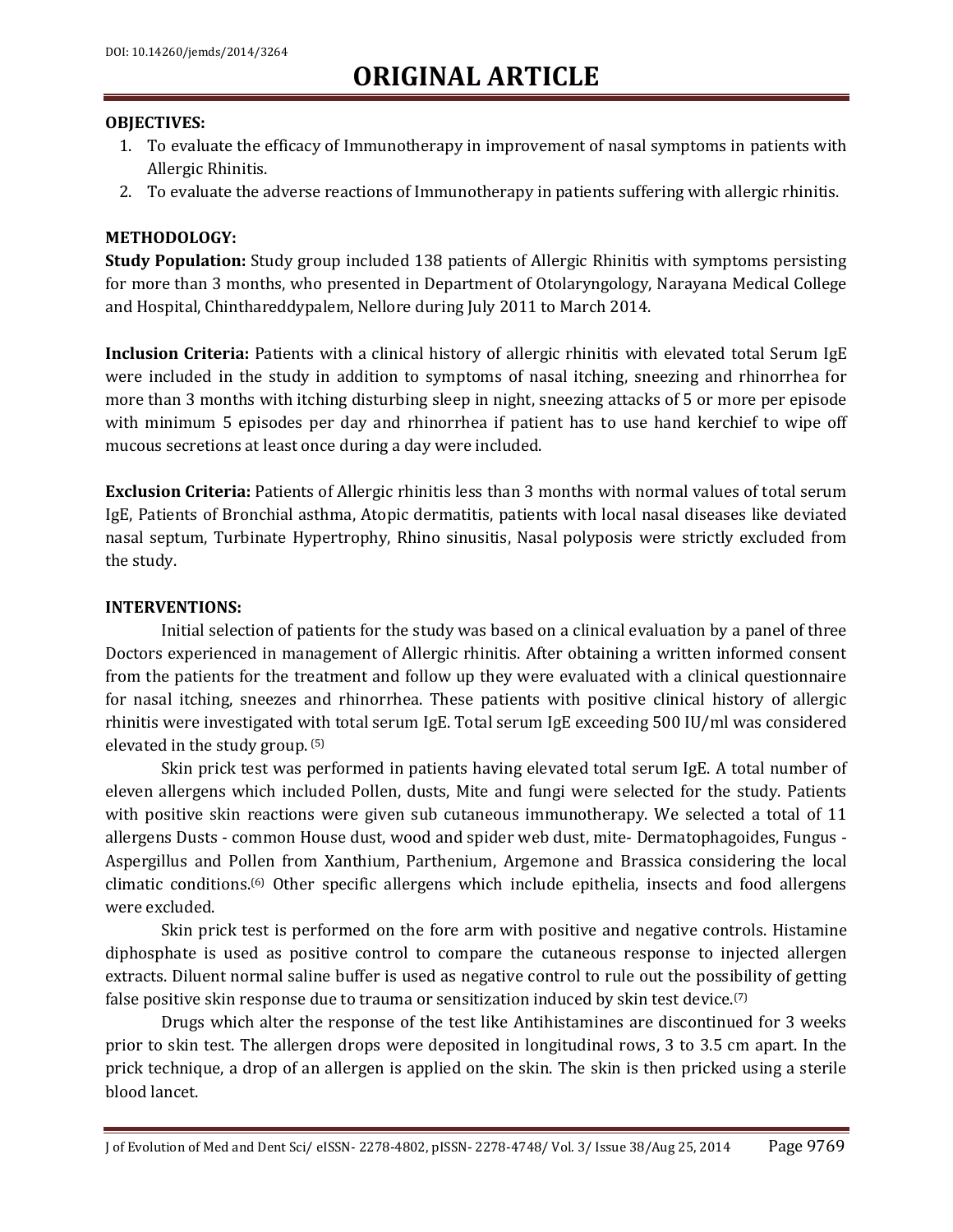Each blood lancet is used only once so as to avoid contamination. Grading of skin reaction is done after 20 minutes in comparison with negative control normal saline and positive control Histamine diphosphate. Skin prick test reactions with more than 3mm wheal were considered as positive.

| Skin prick test wheal                                       | <b>Result</b> | Grading |
|-------------------------------------------------------------|---------------|---------|
| 0mm                                                         | Negative      |         |
| Up to3mm                                                    | Positive      | $1+$    |
| $3-5mm$                                                     | Positive      | $2+$    |
| $5-7mm$                                                     | Positive      | $3+$    |
| 7mm and above                                               | Positive      | 4+      |
| Table 1: Grading of skin prick test response <sup>(8)</sup> |               |         |

Results of skin prick test were observed based on the response obtained in the form of wheal to each allergen. Depending on the response to allergen the results were graded and a mixture of solution was prepared in optimal concentration to each allergen after considering the cross reactions. Immunotherapy is administered subcutaneously in all the patients.

Immunotherapy was started with 1:5000  $w/v$  diluted antigen and the injections are given two times a week starting from 0.05 ml and increased in every injection by 0.05 ml, increased to 0.1ml. In the patients who were not able to tolerate an incremental dosage of 0.1ml per injection dosage is titrated and continued at 0.05ml per injection.

The injections are given subcutaneously with insulin syringe with increased concentrations as per the schedule. The further schedule is as follows:1:5000 – once in three days, from 0.05 ml to 0.9 ml with an increase in dose by 0.1ml per each injection, 1:500 – once in three days, from 0.1 ml to 0.9 ml in increments of 0.1ml, 1:50 – one time a week, from 0.05 ml to 0.5 ml, 1:50 – one time in 2 weeks at a dose of 0.6 ml, 1:50 – one time in 3 weeks at a dose of 0.7 ml, 1:50 – one time a month at a dose of 0.8 ml, 1:50 – one time a month at 0.9 ml, 1:50 – one time a month at 1.0 ml which we considered Highest maintenance dose.(8) After each injection patients were observed for acute hypersensitivity reactions.

**Main Outcomes Measures:** Patients were instructed to note the number of episodes of nasal itching, sneezes and rhinorrhea during immunotherapy and follow up. We preferred a Clinical improvement of symptoms of allergic rhinitis if there was a decrease in appearance of symptom severity. A decrease in number of episodes of nasal itching to less than 2 in a month, sneezes to less than 3 episodes per month with not more than 2 sneezes per episode and an improvement of rhinorrhea if the use of hand kerchief to wipe off nasal secretions limited to not more than 2 episodesin a month, in a patient as positive responders to immunotherapy. In all these patients total serum IgE was repeated at the end of follow up of 18 months.

We observed and enquired the patients for the development of adverse reactions to Immunotherapy like tightness of chest, difficulty in breathing, abdominal pain, development of intense skin itching, swelling of lips or tongue immediately after the injection and lassitude, headache, papular rash over the malar bones, gastro intestinal disturbances, photo dermatitis over the exposed areas and a change of voice when the patient came for the next injection for late phase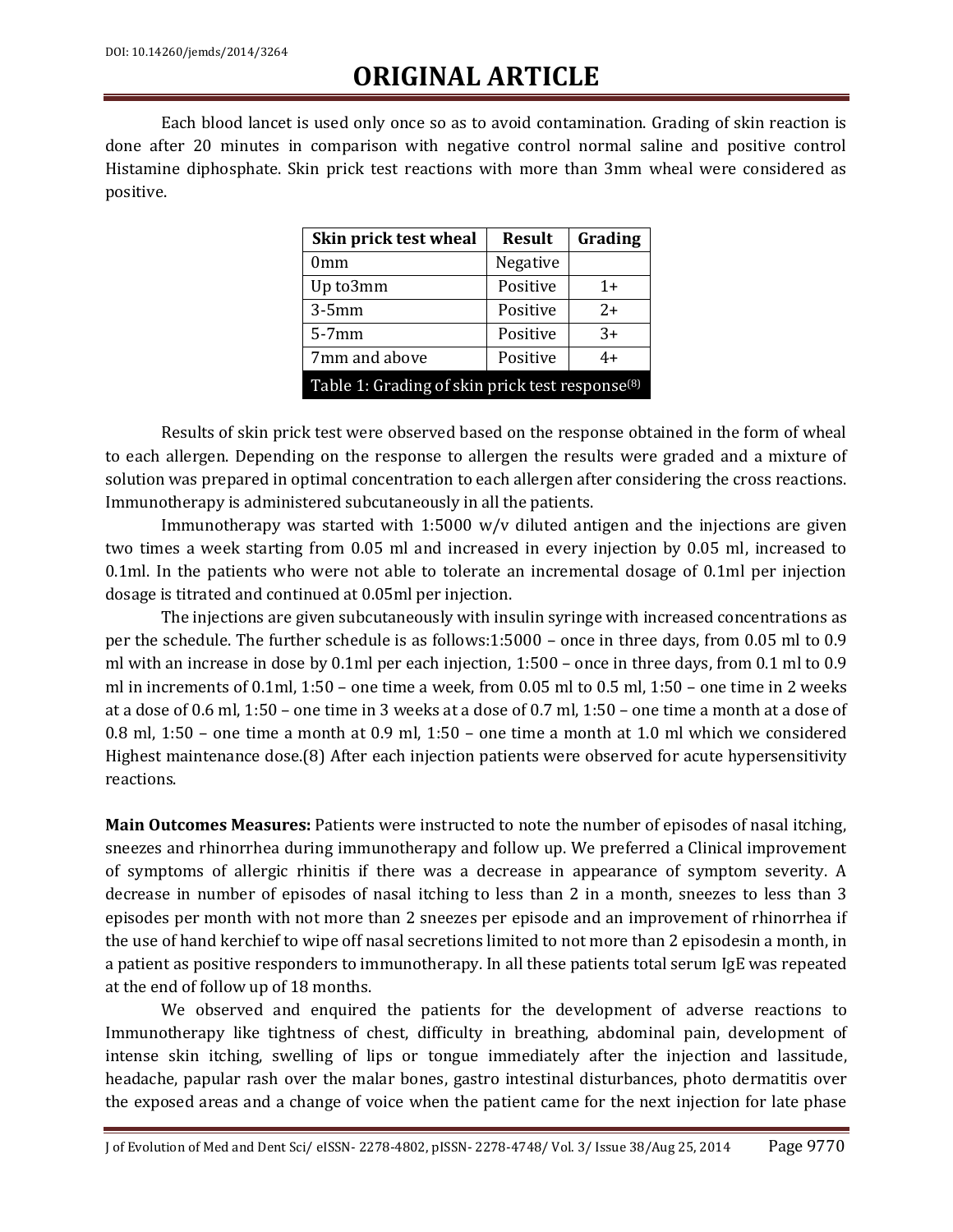allergic reactions during the course of immunotherapy.<sup>(9)</sup> Also we enquired the patient for the development of similar adverse reactions during the follow up period after immunotherapy.

**RESULTS:** A total No. of 138 patients with Allergic Rhinitis formed the study population. Of them 109 (78.99%) patients showed elevated levels of total Serum IgE. These 109 patients with elevated total serum IgE were investigated with skin prick test. Prior to Immunotherapy Skin prick test revealed allergen sensitization in 92(84.40%) for pollen, 97(88.99%) for dusts and 87 (79.81%) for mite and fungi. Most of the patients had a mixed response to allergens in skin prick test. These results were documented in table 2.

Prior to Immunotherapy it was observed that in allergen sensitive patients to pollen nasal itching was seen in 89 (81.65%), to dusts in 92 (84.40%) and to mite and fungi in 79 (72.48%). Allergen sensitivity to Sneezes revealed that 84 (77.06%) patients sensitive to pollen, 89 (81.65%) to dusts and 82 (75.23%) to mite and fungi. Episodes of Rhinorrhea were observed in 87(79.81%) patients on exposure to Pollen, 91 (83.49%) to dusts and 83(76.14%) to mite and fungi. These results were documented in tables 3, 4, 5.

A decrease in number of episodes of clinical symptoms of allergic rhinitis was observed for nasal itching, sneezes and rhinorrhea during follow up. Episodes of nasal itching were reduced by 86.78%, Sneezes were reduced by 89.53%andepisodes of rhinorrhea were reduced to 87.63%at the end of 18 months. These results were evident in the form of a graph and represented in figure 1.

Post immunotherapy allergen sensitivity was reduced for Nasal itching in 72(80.90%) patients for pollen, 71 (77.17%) to dusts and 61 (77.21%) to mite and fungi. Sneezes reduced in 65(77.38%) patients to pollen, 66 (74.15%) to dusts and 58 (70.73%) to mite and fungi.

Similarly episodes of rhinorrhea were reduced in 66 (75.86%) patients to pollen, 69  $(75.82\%)$  to dusts and 64  $(77.10\%)$  to mite and fungi. These results were documented in tables 3, 4, 5. Post Immunotherapy total serum IgE estimation repeated at the end of follow up. Elevated total serum IgE was seen in 23 (21.10%) of patients.

During Immunotherapy we observed itching and redness in13 (11.92%) patients at the site of injection which subsided without any medication. 7 (6.42%) patients expressed lassitude during the course of Immunotherapy. 2 (1.83%) patients developed abdominal pain. One patient developed intense itching all over the body during immunotherapy.

In our study we observed that there was no change in blood pressure, difficulty in breathing or chest tightness and none of our patients developed lip or tongue swelling or other severe systemic anaphylactic reactions in early or late phases of Immunotherapy. Also no adverse reactions were noted during follow up.

| Skin prick test                                  | positive | <b>Negative</b> | <b>Total</b> |
|--------------------------------------------------|----------|-----------------|--------------|
| Pollen                                           | 92       | 17              | 109          |
| Dusts                                            | 97       | 12              | 109          |
| Mite and Fungi                                   | 87       | 22              | 109          |
| Table 2: Allergen sensitivity of Skin prick test |          |                 |              |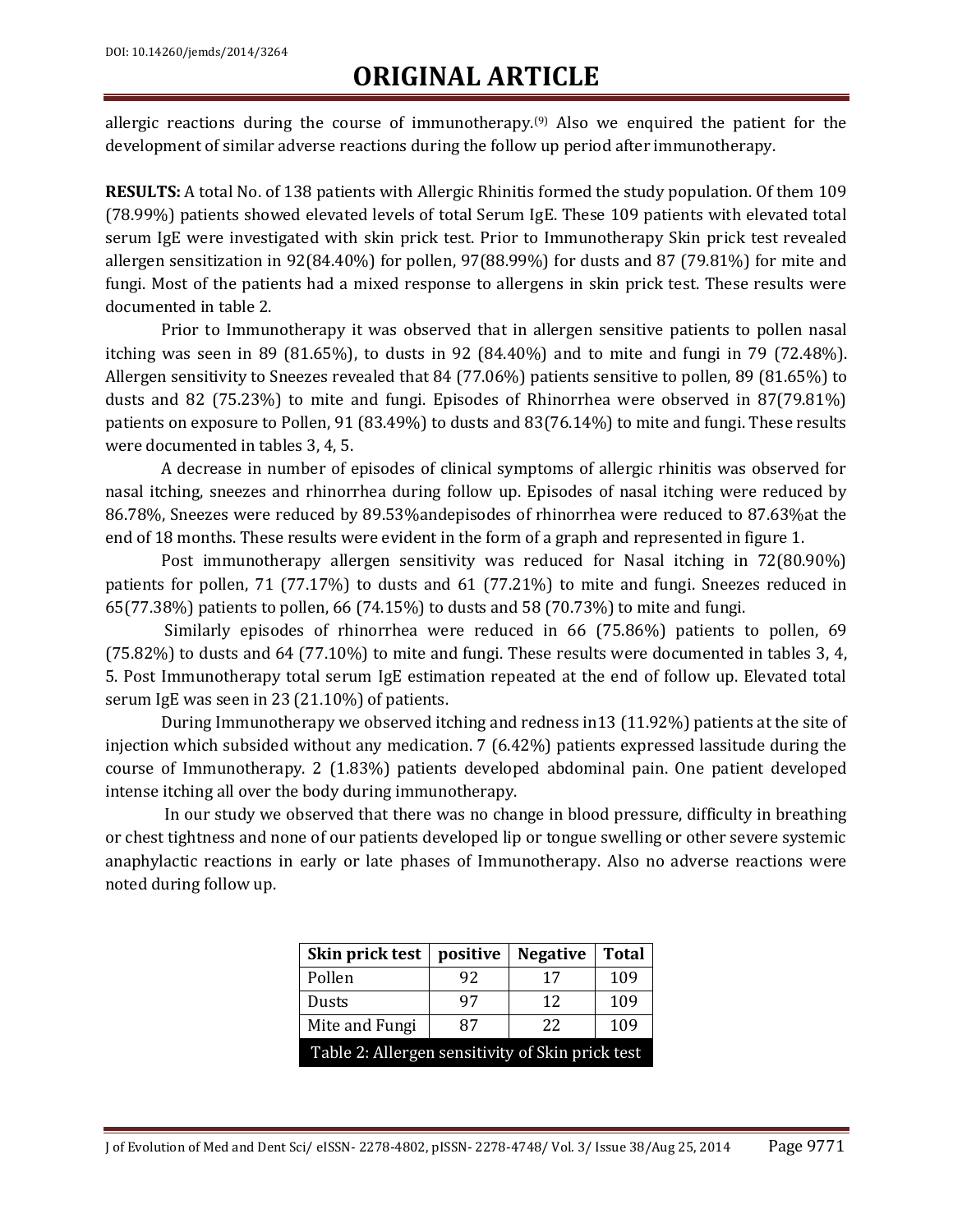| <b>Nasal Itching</b>                                                  | <b>Pre treatment</b> | <b>Post treatment</b> | <b>Relief</b> |
|-----------------------------------------------------------------------|----------------------|-----------------------|---------------|
| Pollen                                                                | 89                   | 17                    | 72(80.90%)    |
| Dusts                                                                 | 92                   | 21                    | 71(77.17%)    |
| Mite and Fungi                                                        | 79                   | 18                    | 61(77.21%)    |
| Table 3: Specific allergen response to Nasal Itching in Immunotherapy |                      |                       |               |

| <b>Sneezes</b>                                                  | <b>Pre treatment</b> | <b>Post treatment</b> | Relief $(\% )$ |
|-----------------------------------------------------------------|----------------------|-----------------------|----------------|
| Pollen                                                          | 84                   | 19                    | 65(77.38%)     |
| Dusts                                                           | 89                   | 23                    | 66(74.15%)     |
| Mite and Fungi                                                  | 82                   | 24                    | 58(70.73%)     |
| Table 4: Specific allergen response to Sneezes in Immunotherapy |                      |                       |                |

| Rhinorrhea                                                         | <b>Pre treatment</b> | <b>Post treatment</b> | Relief $(\% )$ |
|--------------------------------------------------------------------|----------------------|-----------------------|----------------|
| Pollen                                                             | 87                   | 21                    | 66(75.86%)     |
| Dust                                                               | 91                   | 22                    | 69(75.82%)     |
| Mite and Fungi                                                     | 83                   | 19                    | 64(77.10%)     |
| Table 5: Specific allergen response to Rhinorrhea in Immunotherapy |                      |                       |                |

**Figure 1:** Chart showing assessment of clinical Symptoms of nasal itching, sneezes, rhinorrhea during follow up of Immunotherapy.



**DISCUSSION:** An assessment of the response of immunotherapy in allergic rhinitis is done by assessing an improvement of clinical symptoms, serological investigations like total serum IgE, skin tests, and estimation of specific immunological parameters. (10)

J of Evolution of Med and Dent Sci/ eISSN- 2278-4802, pISSN- 2278-4748/ Vol. 3/ Issue 38/Aug 25, 2014 Page 9772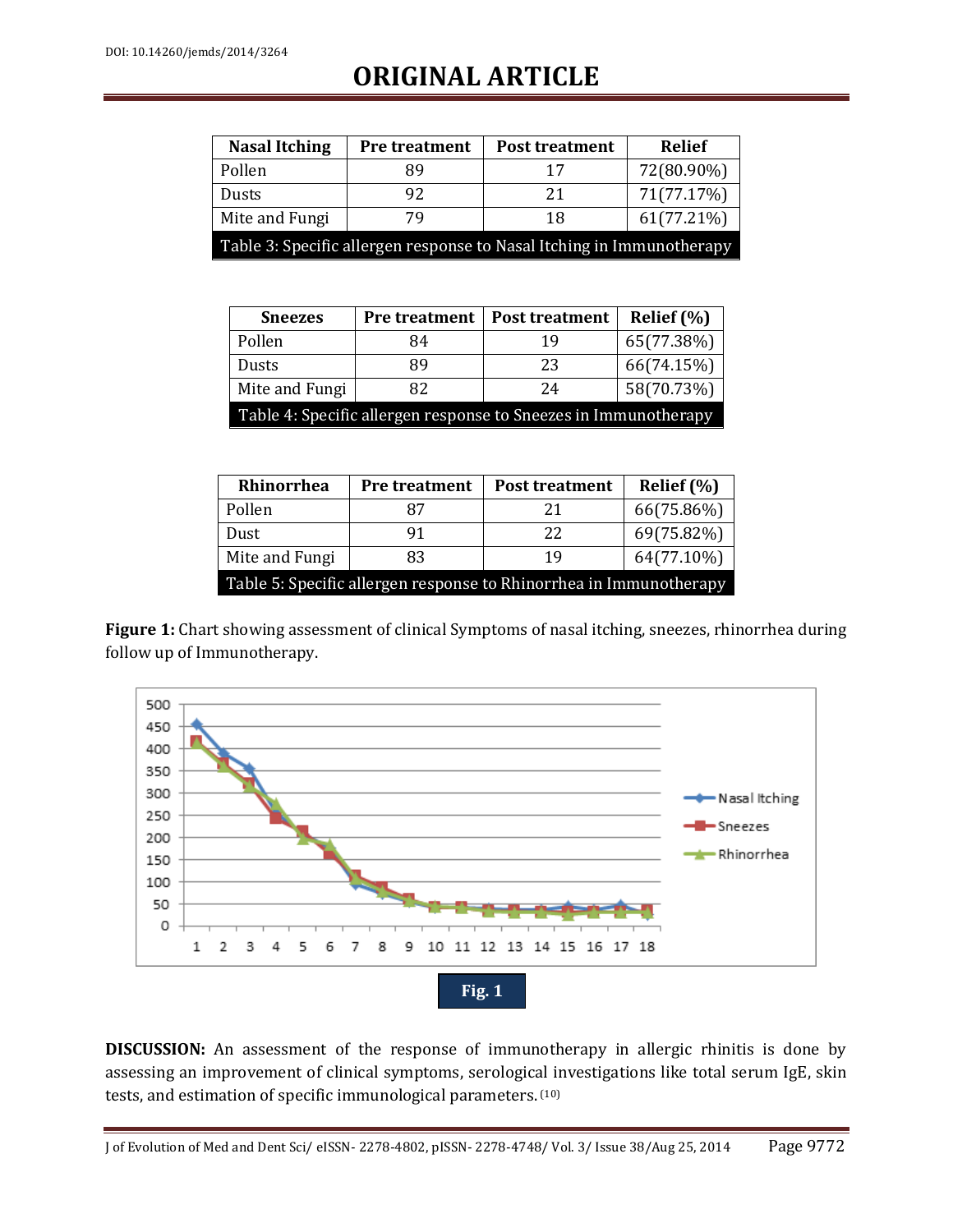After completion of immunotherapy, we observed relief in clinical symptoms of Allergic rhinitis which were maintained during the follow up.

In our study post immunotherapy at the end of 18 months of follow up we observed an individual relief in symptoms of allergic rhinitis in patients desensitized for pollen where 80.90%relief was observed for nasal itching, 77.38%patients were relieved from sneezes and episodes of rhinorrhea reduced in75.86%

Following immunotherapy to dusts it was observed that the episodes of Clinical symptoms of allergic rhinitis were reduced in77.17% patients for nasal itching, sneezes in74.15% and episodes of rhinorrhea in75.82% in patients at the end of 18 months. Similarly in patients desensitized to mite and fungi a decrease in episodes of nasal itching was seen in 77.21% of patients, sneezes were reduced in 70.73% of patients and episodes of rhinorrhea in77.10% of patients.

In our study a relief of symptoms of nasal itching for all the allergens post immunotherapy was observed in 78.42% of patients. Similarly in a study by Yuri Zeldin et al <sup>(11)</sup> it was observed that a decrease in episodes of nasal itching was seen in 62% of patients. In another study by Rao Sukhesh  $(12)$  there was a relief in nasal itching in 65.3% of patients.

In our study relief from sneezes to all allergens was seen in 74.08% of patients post immunotherapy. Yuri Zeldin et al (11) observed a reduction in sneezes in 72.5% of population. Rao Sukhesh (12) observed a reduction in sneezes in61.5% of patients. Episodes of rhinorrhea decreased collectively to all allergens in 76.26% of patients in our study.

Yuri Zeldin et al <sup>(11)</sup> observed a decrease in episodes of rhinorrhea in 84.5% of patients. Rao Sukhesh  $(12)$  observed a decrease in symptoms of rhinorrhea in 80.77% of patients. Yuri Zeldin et al $(11)$ considered improvement in quality of life with visual analogue scale in their study which can be a factor for the percentage variation. Similarly In the study by Rao Sukhesh (12) we observed symptoms were graded as mild, moderate and severe. This can lead to a variation in response of symptom relief from our study.

In the present day scenario immunotherapy is indicated as a supplement to allergen avoidance and to pharmacotherapy.<sup>(13)</sup> In a study conducted by Shyam et al<sup>(14)</sup> in patients of Allergic rhinitis, it was observed that post immunotherapy and follow up there was a reduction in symptoms of allergic rhinitis of sneezes, Rhinorrhea, nasal block, redness of eyes, and headache in76% of patients. In this study symptom relief was studied at the end of 18 months.

In the study by Yuri Zeldin et al<sup>(11)</sup> it was observed that  $73%$  of patients had a relief of overall symptoms of allergic rhinitis collectively where the symptom relief was analyzed at the end of 18 months. In the study by Rao Sukhesh<sup>(12)</sup> 69.21% of patients had relief in overall symptoms collectively.

In our study a collective decrease in symptoms of allergic rhinitis was seen to all the allergens was seen in 76.25% of patients at the end of 18 months. We infer that following immunotherapy a relief in symptoms of allergic rhinitis ranging from 69% to 76% can be obtained with a symptom free life over a long period.

Initially we investigated all the patients with clinical symptoms of allergic rhinitis patients with total serum IgE. Total serum IgE is believed to be elevated in cases of allergic rhinitis. In a study by V.S Chowdary et al (15) they opined that estimation of levels of total serum IgE in patients of allergic rhinitis helps in proper planning of treatment of the disease. Total serum IgE was repeated at the end of 18 months in our study.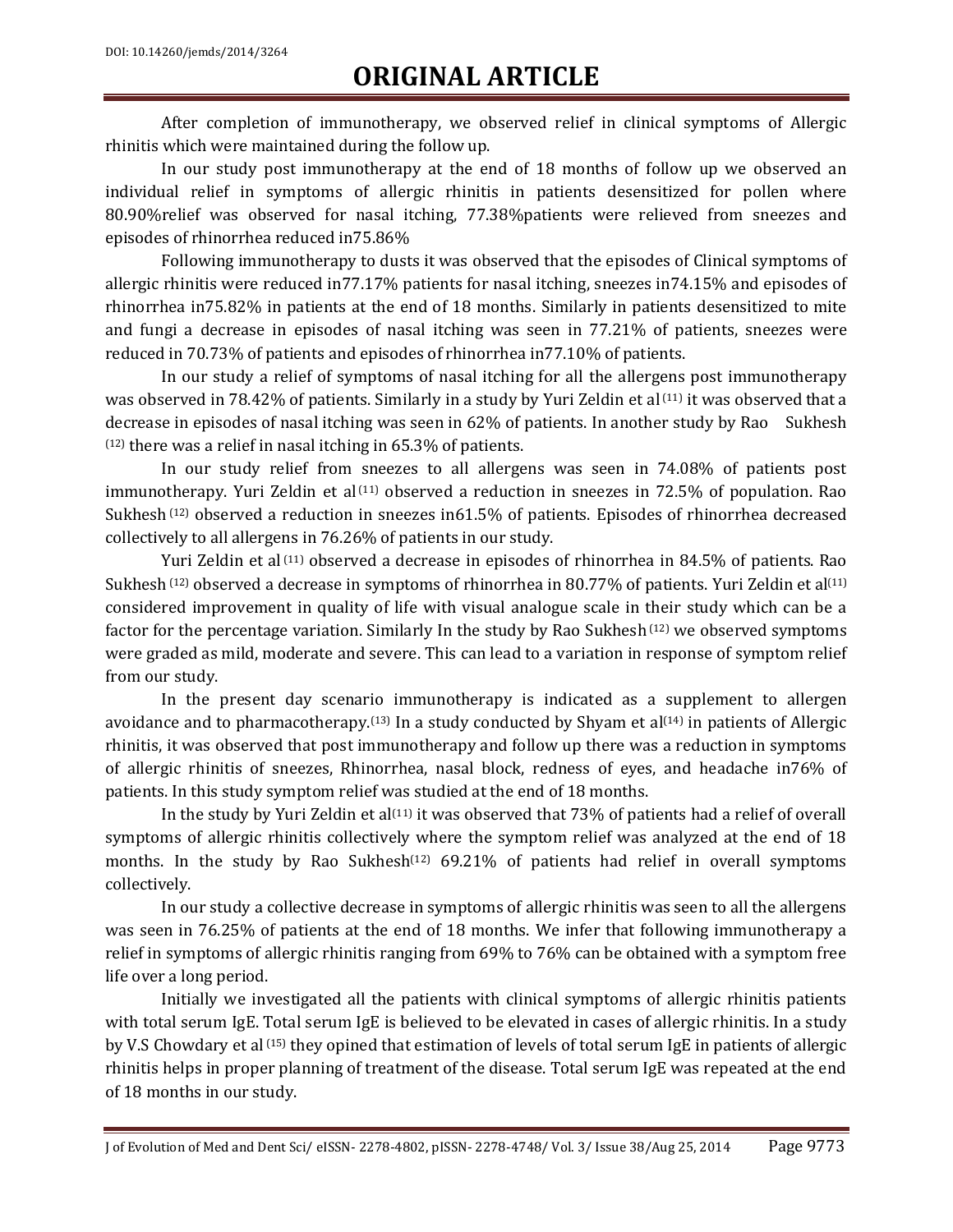We observed that the levels of total serum IgE returned to normal in 86 (78.89%) of patients. According to Durham et al <sup>(16)</sup> who opined that after the successful completion of immunotherapy and at follow up post Immunotherapy there will be a reduction in release of inflammatory mediators and specific IgE levels. In a study by S. Manohar et al<sup>(17)</sup> it was reported that the levels of total serum IgE returned to normal in 90.2% of patients of allergic rhinitis and asthma.

We observed adverse reactions in the form of itching and redness in 11.92%, lassitude in 6.42% and 1.83% of patients developed abdominal pain and 0.91% of patients developed intense itching all over the body during immunotherapy.

In a study by J. Siedenberg et al $(18)$  adverse reactions in the form of pruritus were seen in 79(40.93%), gastro intestinal disorders were seen in 4(2.07%), tiredness or lassitude seen in 1(0.51%), erythema in 9(4.66%). These findings suggest that Immunotherapy can be an effective alternative management with minimal adverse reactions apart from the other modalities of treatment available.

In our study we observed that estimation of total serum IgE forms an effective screening measure in diagnosis of Allergic rhinitis along with clinical history. Further investigation of these patients with skin prick test confirms the nature of the disease.

When these patients were given immunotherapy an improvement in clinical symptoms of allergic rhinitis was observed. Successful administration of immunotherapy depends on the proper patient selection, maintenance of quality of allergens, adequate titration of the doses of allergens, proper monitoring the timing and dosage of the allergens and follow up. Proper care has to be taken in the treatment with a careful observation to the development of adverse reactions which were to be monitored.

**CONCLUSIONS:** Immunotherapy offers significant improvement in relief of clinical symptoms of allergic rhinitis with minimal adverse reactions over a long time. Total serum IgE forms an affective screening tool in diagnosis of allergic rhinitis. Immunotherapy appears as a safe alternative treatment for the management of allergic rhinitis.

**ACKNOWLEDGMENTS:** We express our sincere thanks to Chair person, Dr.P.Narayana,Medical Director Dr. Subramanyam, Principal Dr. Veeranagireddy, Medical Superintendent Dr. Veera Prasad and to the management and staff Narayana Medical College for making this study a success.

### **REFERENCES:**

- 1. Burrows B, Martinez F D, Halonen M, Barbee R A, Cline M G. Association of asthma with serum IgE levels and skin-test reactivity to allergens. New England Journal of Medicine 1989, 320 (5), 271-277.
- 2. Sampson H A. Update on food allergy. Journal of Allergy and Clinical Immunology 2004, 113 (5), 805-819.
- 3. Gaur S N, Singh B P, Singh A B, Vijayan V K, Agarwal M K. Guidelines for practice of allergen immunotherapy in India. Indian J Allergy Asthma Immunol 2009, 23 (1), 1-21.
- 4. Miescher S M, Vogel M. Molecular aspects of allergy. Molecular Aspects of Medicine 2002, 23 (6), 413-462.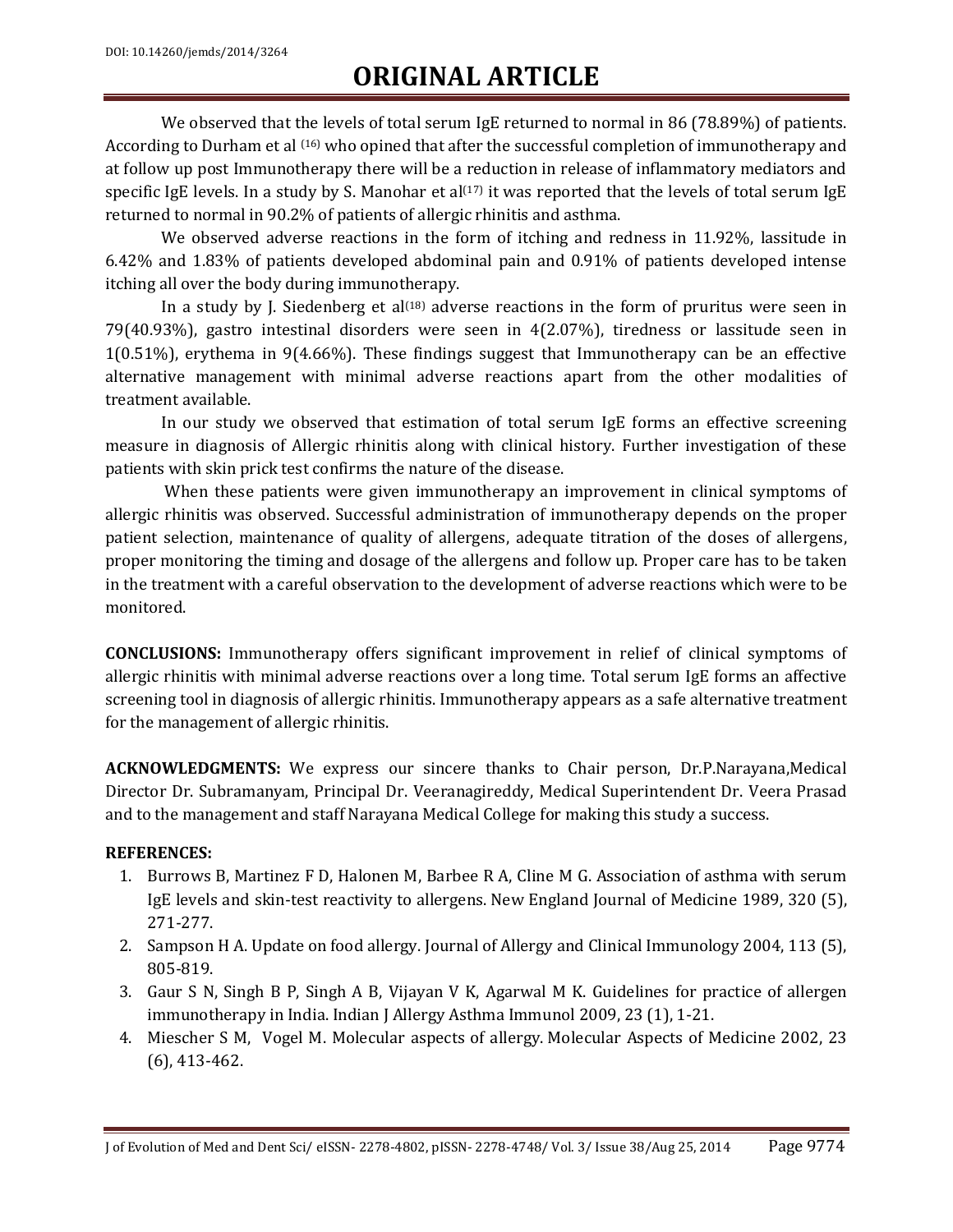- 5. Jung Y G, Kim K H, Kim H Y, Dhong H J, Chung S K. Predictive capabilities of serum eosinophil cationic protein, percentage of eosinophils and total immunoglobulin E in allergic rhinitis without bronchial asthma. Journal of International Medical Research 2011, 39 (6), 2209-2216.
- 6. Singh A B, Kumar P. Aeroallergens in clinical practice of allergy in India. An overview. Annals of Agricultural and Environmental Medicine 2003, 10(2), 131-136.
- 7. Wood R A, Phipatanakul W, Hamilton R G, Eggleston P A. A comparison of skin prick tests, intradermal skin tests, and RASTs in the diagnosis of cat allergy. Journal of Allergy and Clinical Immunology 1999, 103(5), 773-779.
- 8. Gaur S N, Singh B P, Singh A B, Vijayan V K, Agarwal M K. Guidelines for practice of allergen immunotherapy in India. Indian J Allergy Asthma Immunol 2009, 23 (1), 1-21.
- 9. Canonica G W, Baena-Cagnani C E, Bousquet J, Bousquet P J, Lockey R F, Malling H J, Valovirta E. Recommendations for standardization of clinical trials with Allergen Specific Immunotherapy for respiratory allergy. A statement of a World Allergy Organization (WAO) taskforce. Allergy 2007, 62(3), 317-324.
- 10. Pipet A, Botturi K, Pinot D, Vervloet D, Magnan A. Allergen-specific immunotherapy in allergic rhinitis and asthma. Mechanisms and proof of efficacy. Respiratory Medicine 2009, 103 (6), 800-812.
- 11. Yuri Zeldin, Zeev Weiler, Eli Magen, Liran Tiosano, Mona I. Kidon. Safety and efficacy of Allergen Immunotherapy in the treatment of Allergic rhinitis and asthma in real life. IMAJ 2008;10:869- 872s.
- 12. Rao Sukhesh. Clinical Efficacy of Allergen specific Immunotherapy (ASIT) in Allergic Rhinitis. International Journal of Clinical Medicine, 2011, 2, 394-398.
- 13. Alvarez-Cuesta E, Bousquet J, Canonica GW, Durham SR, Malling HJ, Valovirta E. Standards for practical allergen specific immunotherapy. Allergy 2006; 61: 1-20.
- 14. A C Shyam, B G Parasuramulu, B V Chandregowda. Clinical efficacy of sublingual immunotherapy in respiratory allergy patients; A preliminary study. Indian J Allergy Asthma Immunol 2008; 22 (1): 1-5.
- 15. V S Chowdary, E C Vinay Kumar, J J Rao, Ratna Rao, K Rambabu, V Rangamani. A study on serum IgE and Eosinophils in respiratory allergy patients. Indian J Allergy Asthma Immunol 2003; 17 (1): 21-24.
- 16. Durham S R, Till S J. Immunologic changes associated with allergen immunotherapy. Journal of Allergy and Clinical Immunology 1998, 102(2), 157-164.
- 17. S Manohar, R Selvakumaran. Estimation of serum immunoglobulin E (IgE) level in allergic asthma and allergic rhinitis patients before and after treatment. Euro J Exp Bio, 2012, 2 (6): 2199-2205.
- 18. J Seidenberg, G Battista pajno, CP Bauer, S La Grutta, J Sieber. Safety and Tolerability of seasonal Ultra rush, High dose sublingual swallow Immunotherapy in Allergic Rhinitis to Grass and Tree Pollens: An Observational Study in 193 Children and Adoloscents. J Investig Allergol Clin Immunol 2009; Vol.19 (2): 125-131.